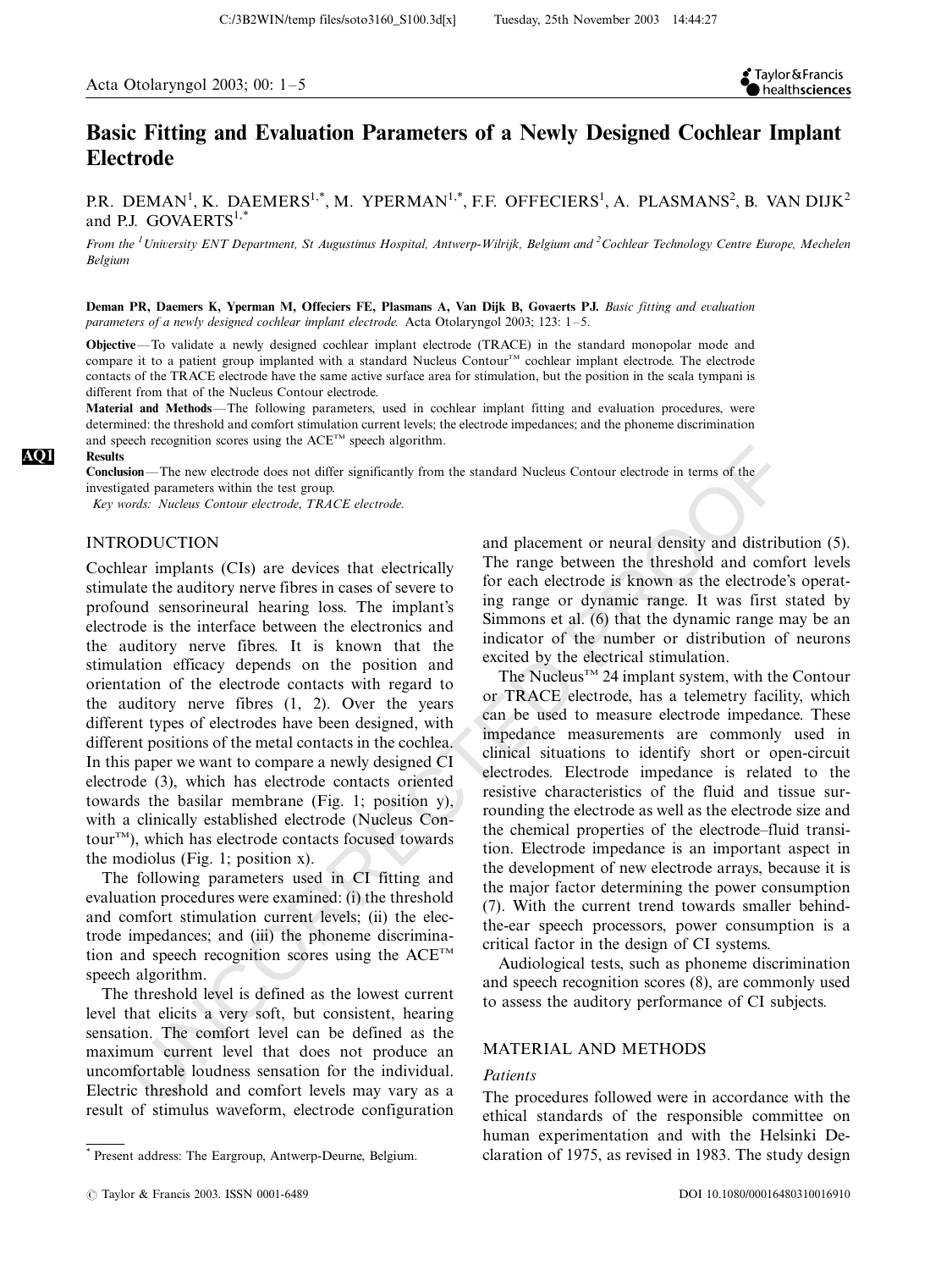

Fig. 1. Cross-sectional view of the scala tympani (C) modified after Hatshushika et al. (4), showing the scala vestibuli (A), scala media (B) and modiolus (D). Between the scala tympani and the scala media can be seen the habenula perforata (1), osseous spiral lamina (2) and basilar membrane (3). The positions of the electrode contacts of the Nucleus Contour and TRACE electrodes are indicated with x and y, respectively.

was approved by the Ethical Committee of St Augustinus Hospital.

#### Threshold and comfort levels

We used charge-balanced biphasic pulses with a phase width (PW) of 25  $\mu$ s and an inter-phase gap (IPG) of 8  $\mu$ s (Fig. 2). The stimulus train duration was 500 ms with a pulse rate of 720 pulses/s. Threshold (T) and comfort (C) levels were measured in the monopolar stimulation mode, in which the extra-cochlear electrode contacts are used as the return electrodes.

An ascending adaptive procedure (7) was employed for T-level determination. This consists of the presentation of a single pulse train in two current level (CL) steps up and five CL steps down, until a point is reached at which the patient responds to two con-



Fig. 2. Schematic representation of a biphasic current pulse, showing the PW and IPG.

secutive presentations within one CL variation. For the C-level measurements, ascending in two CL steps was done until the patient reported that the comfort level had been reached (7).

The T- and C-level data shown were all obtained 3 months after the first switch-on of the implant. The threshold data for all individual electrode contacts were averaged over each individual TRACE subject, and so were the C-level data. The data for the new electrode were compared with the normal value for a group of 56 subjects with a Nucleus Contour electrode (Royal Victorian Eye and Ear Hospital, Melbourne, Vic.).

#### Impedance measurements

C:/3B2WIN/temp files/soto3160\_S100.3d[x] Tuesday, 25th November 2003 14:44:29

Electrode impedances were measured in the monopolar stimulation mode using the clinical WinDPS software (R116) 3 months after switch-on. A detailed description of the technique was given previously (9, 10). The biphasic current pulses used in this experiment had phases of equal duration  $(25 \mu s \text{ PW})$ , with an IPG of 8  $\mu$ s. The stimulus train duration was 500 ms. The measurements presented were all performed 3 months after the first switch-on of the implant with a current level of 100 CL ( $\approx$  85  $\mu$ A). Impedance data for each individual electrode contact were averaged over each individual subject. The 3-month data for the new electrode were compared with the normal value for a group of 159 subjects with a Nucleus Contour electrode (Royal Victorian Eye and Ear Hospital).

### Phoneme discrimination scores

sympter and the scalar media can be seen the habenda solitivar (K110) 3 months are welcomen and the scalar media can be seen the base of the detroited of the electrode order of the detroited order in the big and the speci The phoneme discrimination test (8) is an oddity test in which phonemes are presented and the subject is asked to react to the odd phoneme, allowing an analytical interpretation. A basic set of seven phoneme pairs was used: /u/-/a/, /I/-/a/, /u/-/I/, /m/-/z/, /v/-/z/, /z/-/ s/, /s/-/sh/. The ''phoneme discrimination score''  $(APE<sup>®</sup>)$  is the number of correctly discriminated phonemes. The loudness level and duration of all phonemes were the same in order to ensure that the discrimination could only be based on spectral differences. The test was performed in a soundproof room. During the test the subject heard a repeated phoneme, the so-called ''background phoneme'', with a stimulus interval of 850 ms, which was suddenly replaced by another phoneme, the ''stimulus phoneme'' or ''odd phoneme''. All test sessions began with a training phase during which the subject was trained to react to the odd phoneme (8).

The basic set of phonemes was presented to the subject using a standard ACE speech strategy with a monopolar stimulation mode, 3 months after switchon. The absolute scores were summarized in a boxand-whisker plot and compared to 30 CI patients with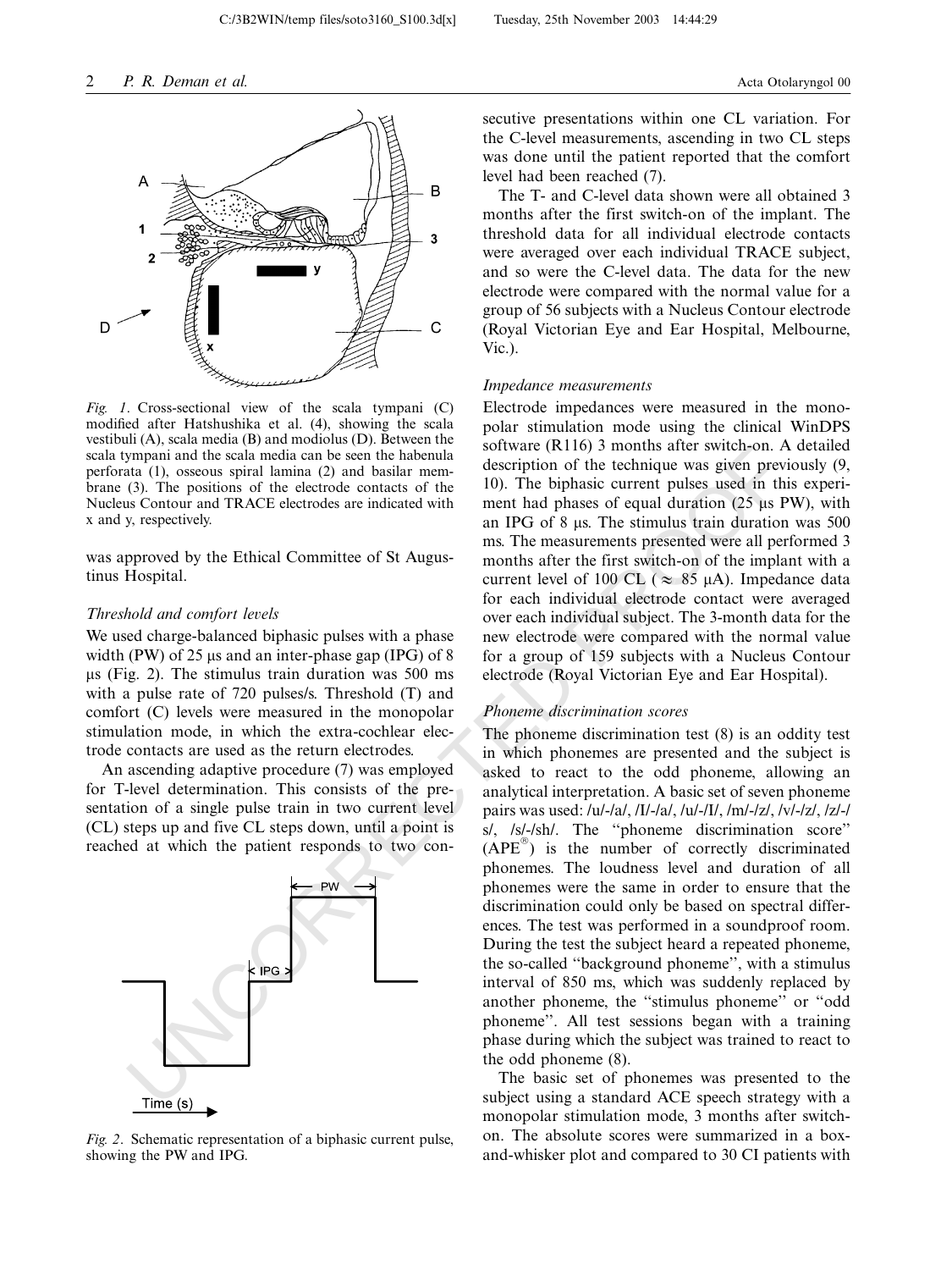a standard Nucleus Contour implant at the St Augustinus Hospital, Antwerp by means of a Mann-Whitney U-test.

#### Speech recognition scores

We used consonant-vowel-consonant  $(CVC)$  words in the speech recognition test. The CVC words were part of the Flemish recordings of the NVA list (11). The NVA list consists of sublists of 12 Flemish monosyllables, spoken by a male voice. All words are balanced in rms SPL. In this study, 1 sublist was presented each time, at levels of 55, 60, 65, 70 and 75 dB SPL in the monopolar ACE stimulation mode. The response to the first word in each sublist was not included in the analysis. The maximum phoneme scores for the monopolar ACE strategy were measured 3 months after switch-on and summarized in a boxand-whisker plot. The values were compared to the maximum scores of 30 standard Nucleus Contour implant wearers at the St Augustinus Hospital by means of a Mann-Whitney U-test.

# **RESULTS**

# T and C levels in comparison to the reference Nucleus Contour electrode

Three-month T data for the Nucleus Contour electrode are presented in a distribution curve in Fig. 3 (mean  $\pm$  SD 139 $\pm$ 21 CLs; n = 56). Individual T data for nine patients with the new electrode are also shown. Three-month C data for the Nucleus Contour electrode are presented in a distribution curve in Fig. 4 (mean  $\pm$  SD 178 $\pm$ 21 CLs; n = 56). Individual T data for nine patients with the new electrode are also shown.

#### Impedance measurements

Three-month post-switch-on impedance data for the Nucleus Contour electrode are presented in a distribution curve in Fig. 5 (mean  $\pm$  SD 6.63 $\pm$ 1.7 kΩ; n =



Fig. 3. Distribution curve of the T-level values of the Nucleus Contour electrode, together with the nine individual values for the TRACE electrode.



Fig. 4. Distribution curve of the C-level values of the Nucleus Contour electrode, together with the nine individual values for the TRACE electrode.

156). Individual impedance data for nine patients with the new electrode are also shown.

# Phoneme discrimination scores

C:/3B2WIN/temp files/soto3160\_S100.3d[x] Tuesday, 25th November 2003 14:44:30

Fig. 6 shows the phoneme discrimination scores for 9 TRACE patients and 30 standard Nucleus Contour patients 3 months after the first fitting. There was no statistically significant difference between the scores for the two groups ( $p > 0.05$ ).

# Speech recognition scores

Fig. 7 shows the NVA maximum phoneme scores for 9 TRACE patients and 30 standard Nucleus Contour patients 3 months after the first fitting. There was no statistically significant difference between the scores for the two groups ( $p > 0.05$ ).

# DISCUSSION

When a new CI electrode array has been implanted in an initial trial subject group, the main question that should be asked during the trial is whether the electrode can be implanted in a larger subject group. To answer this question, fitting and evaluation parameters for the new electrode can be compared to those for a standard, commonly used, clinical electrode. In



Fig. 5. Distribution curve of the impedance values of the Nucleus Contour electrode, together with the nine individual values for the TRACE electrode.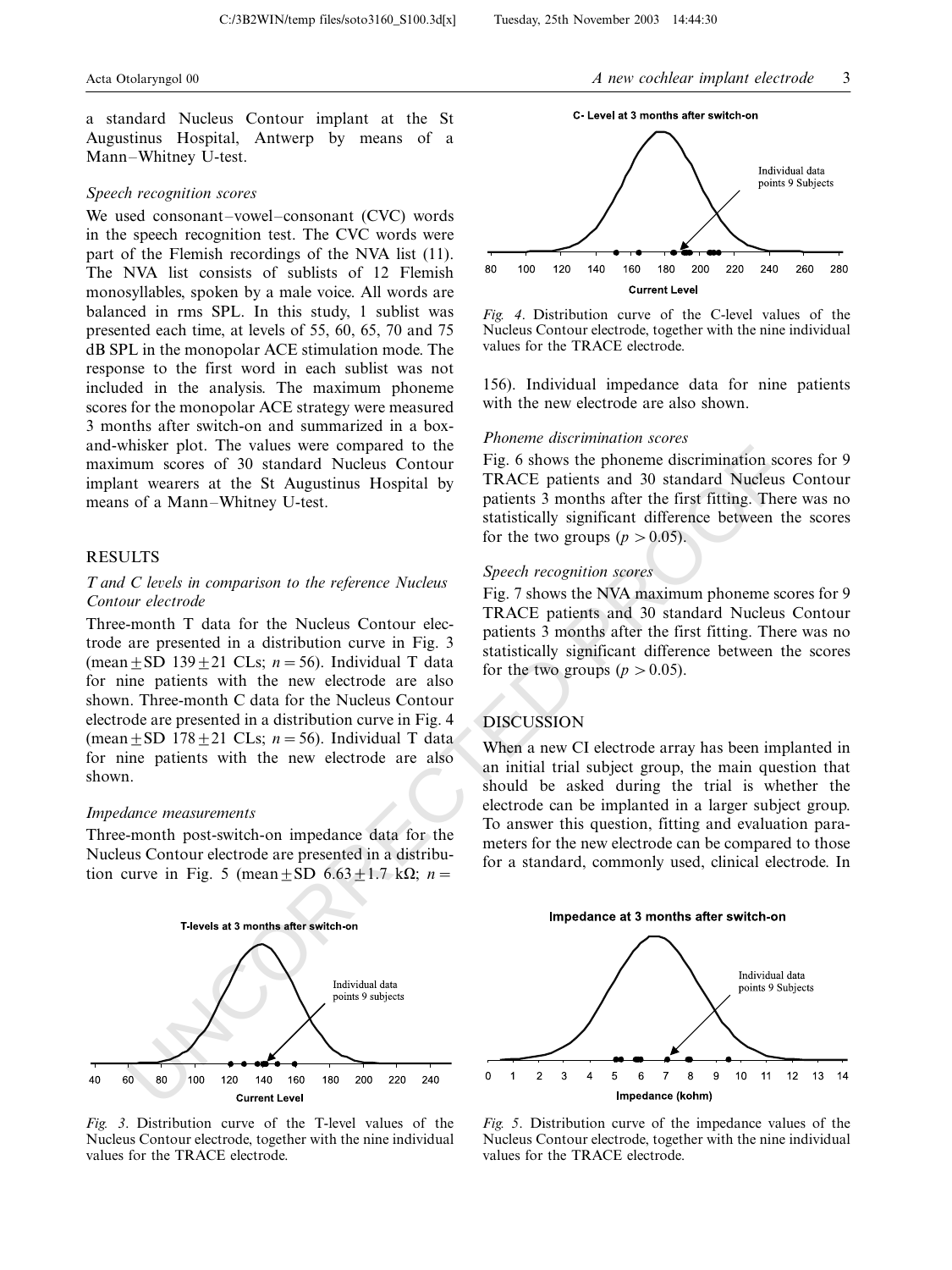

the initial trial described in this paper, the newly designed TRACE electrode was compared to the standard, commonly used, Nucleus Contour electrode. The electrode contacts of both electrode arrays have an active surface of  $\approx$  0.300 mm<sup>2</sup>. The main difference between the two electrodes is the position of the metal electrode contacts in the scala tympani (Fig. 1). The Nucleus Contour electrode is designed to have stimulation contacts focused to the modiolus, where the TRACE electrode has contacts focused to the basilar membrane. When looking at the T- and Clevel data for the nine TRACE subjects, we can conclude that these values fall within the normal range for the Nucleus Contour electrode reference group. When using monopolar stimulation, the posi-



Fig. 6. Box-and-whisker plot of the phoneme discrimination scores of the 9 TRACE subjects compared to 30 CI subjects implanted with the standard Nucleus Contour electrode.

tion of the contacts in the scala tympani is not a significant cause of difference in this limited group. The impedance values measured in the monopolar mode equally fall within the same range.

We also compared the phoneme discrimination and speech recognition scores for both groups of subjects after 3 months of processor use. The 3-month scores provide a good indication of final CI performance, as most improvement occurs during the first  $2-3$  months. After performing a Mann-Whitney U-test on both sets of data we did not find a significant difference between the two subject groups. This means that within the limited group of TRACE subjects the scores are within the same range as those for the standard Nucleus Contour CI.



Fig. 7. Box-and-whisker plot of the speech recognition scores of the 9 TRACE subjects compared to 30 CI subjects implanted with the standard Nucleus Contour electrode.



C:/3B2WIN/temp files/soto3160\_S100.3d[x] Tuesday, 25th November 2003 14:44:31